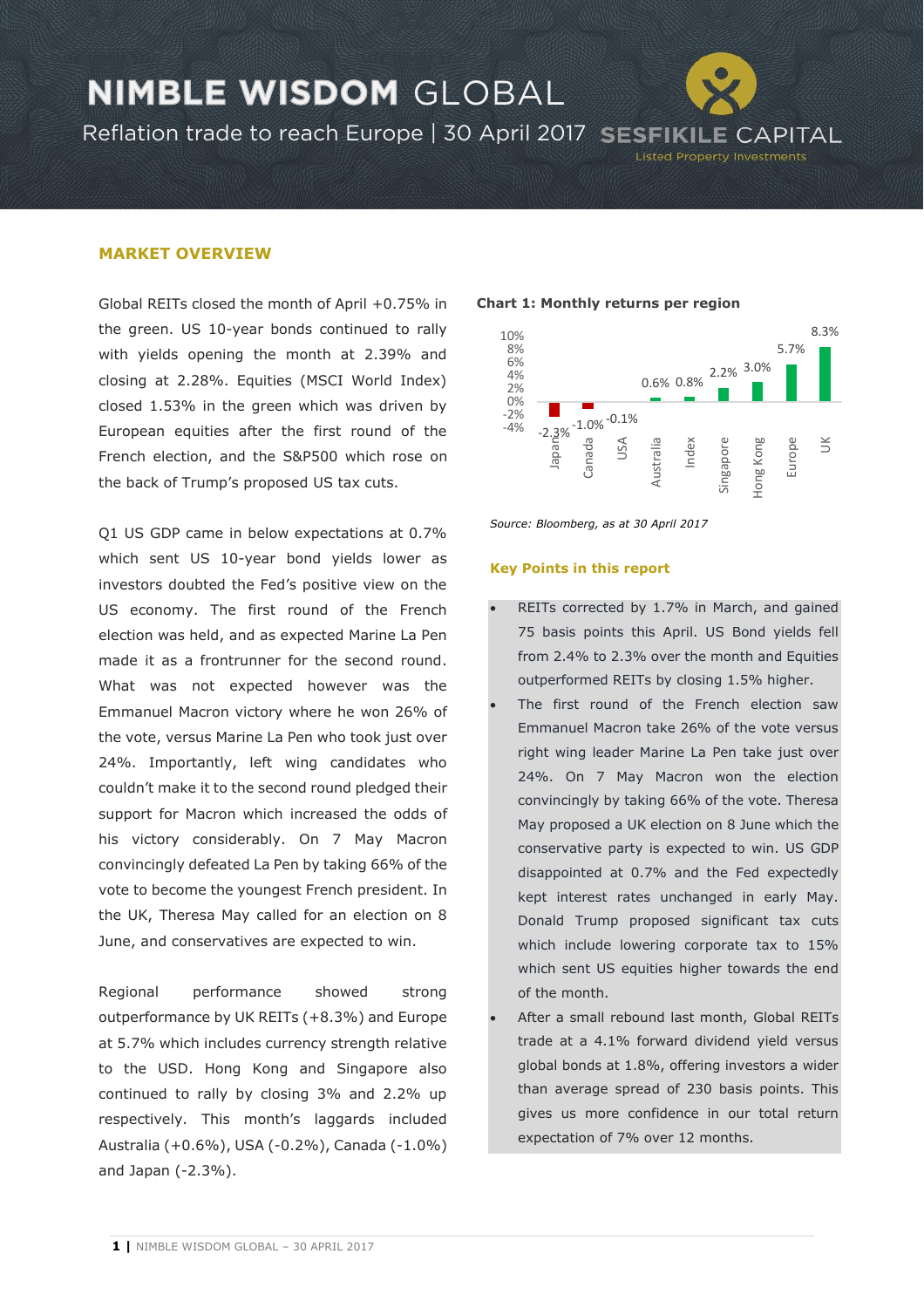Reflation trade to reach Europe | 30 April 2017



The third FOMC meeting was held on the 2-3 May 2017 and the committee decided to keep the Fed Funds Rate unchanged at between 0.75% and 1.0%. More importantly is the signals the committee has provided for possible action at subsequent meetings. Even though the most recent round of data such as the Q1 2017 GDP (0.7% vs. market expectations of 1.0%), March payroll data (98 000 jobs compared to the markets expectation on 180 000) and March core CPI (2.0% y/y vs market expectations of 2.3%y/y) all have been disappointing, the FOMC believes that this economic weakness is "transitory". The FOMC continues to expect a moderate expansion in economic activity, strengthening in the labour market and inflation to stabilize to around their target of 2% in the medium term. We continue to expect a 25bps hike during the June 13-14 Fed meeting. US payroll gains rebounded in April with nonfarm payrolls increasing by 211 000 versus expectations of 190 000. The labour participation rate decreased 10bps to 62.9% and the unemployment rate unexpectedly decreased to 4.4% from 4.5%. The average hour earnings increased 2.5% to \$26.19 per hour.

There has been much focus on the Trump administration's proposed principles for tax reform. The plan, which will be refined through negotiations with Congress, aims to cut both individual and corporate tax rates. More specifically the top corporate tax rate will be reduced from 35% to 15% and the top personal rate reduced to 35%, furthermore the plan intends to repeal the estate tax (death tax) and alternative minimum tax (AMT). On the other hand, the lower tax rates would result in lower revenue and a possible increase in the budget deficit which is unlikely to initially receive Democratic support.

In Europe, we saw the first round of the French election go off without a glitch. In fact, to the market's delight right wing leader Marine La Pen came second but made it to the run-off election on 7 May. Similar to the Dutch elections, and surprisingly, the polls were right! Voters came in their numbers to vote for left wing pro-Euro candidate Emmanuel Macron who gained 26% of the votes, finishing 2 percentage points above La Pen. Furthermore, the remaining left wing candidates immediately pledged their support for Macron, thus easing fears of a La Pen presidency to the markets. French bond yields fell 9bps while German Bunds rose 10bps on the day, and we saw French equities and REITs rally between 3-5%. On 7 May poll predictions were confirmed by a convincing win by Emmanuel Macron who finished with 66% of the vote. This Macron result in our view certainly clears the way for the EU to be front-footed on both being tough on negotiations with the UK regarding Brexit, and returning to macro-economic, or interest rate normalisation. With inflation around 1.9% and the latest Eurozone GDP at 1.7%, it becomes difficult to see how the ECB can continuously remain extremely accommodative – European bond yields below 0.50% seem to indicate complacency in the bond market although tapering could be around the corner.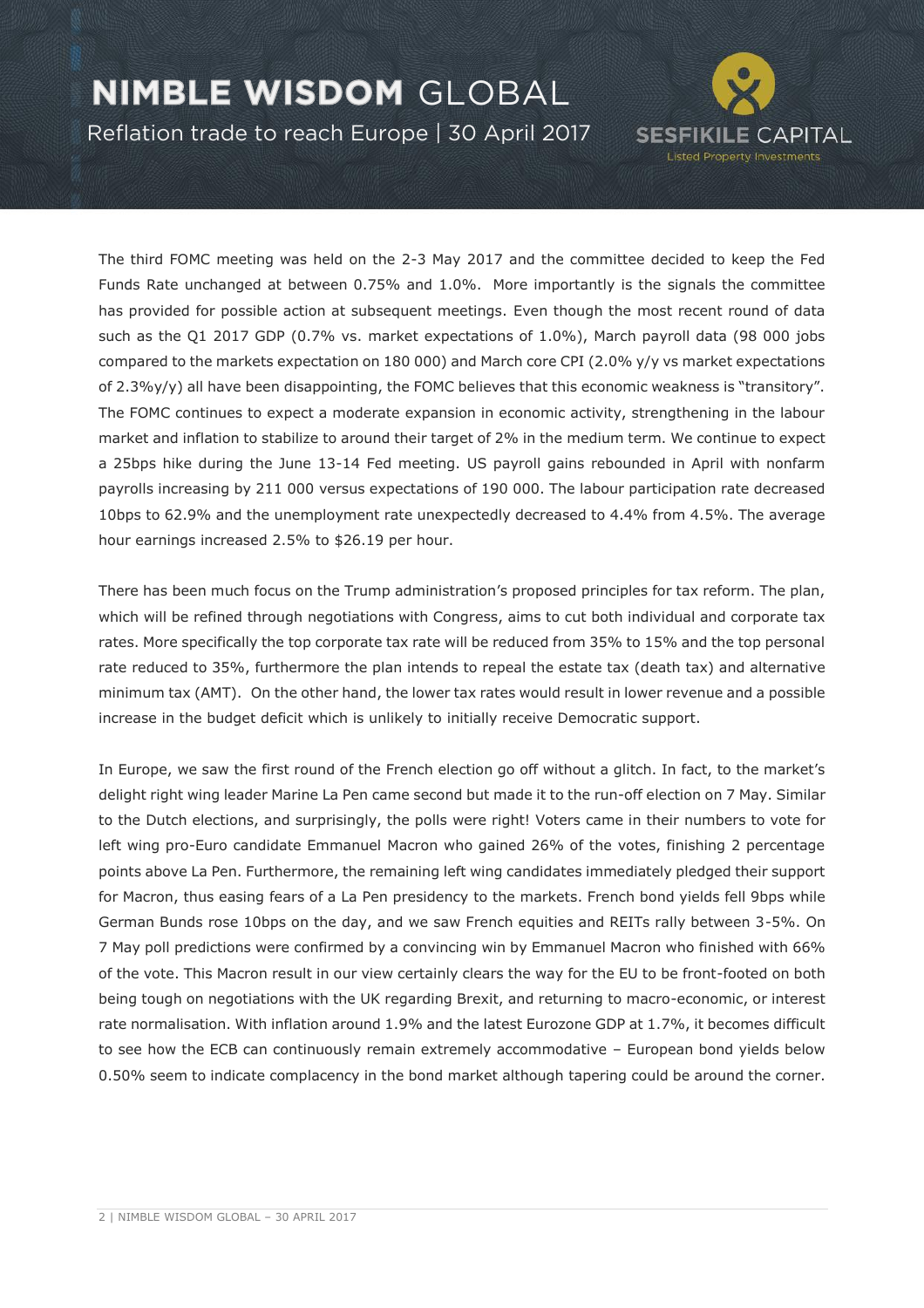

### **LOOKING FORWARD**

Towards the end of April, we saw the first round of US REIT results and some of our views have been confirmed; specifically, we see a slight slow-down in earnings growth and a slight widening in guidance comments, illustrating higher variability in fundamentals. What has surprised is that Self-Storage and Multifamily results have been slightly better than expected, and A-class malls have posted good results but continue to face significant headline risk from Department store closures and a bearish view on US brick-n-mortar retail. During a recent visit to the US we noted anecdotally that the US has too many malls, strip centres and shopping centres, and Department stores are mostly trading poorly and occupy large boxes in regional malls. Vacancies in large centres appear minimal, and judging by the recent results in GGP Inc, Macerich and Simon Property Group, upward reversions on new leases are in the double digits, confirming that retailers still demand high productivity malls. In addition, it has become well documented that e-commerce works in conjunction with physical presence especially in with clothing retailers. However, the difficulty will be in predicting then the market will separate earnings of 'malls' and 'retailers' and we believe a significant re-rating in A-class malls will occur on this occurrence. The logistics sector continues to do well, despite early warning signs of a catch up in supply. A common theme is that European logistics fundamentals are improving and are potentially two years behind the US. Office results have also been impressive, with the likes of New York focussed SL Green showing upward reversions of 19%.

Global REITs have had a turbulent four months but have held up well by closing 2.1% in the green. The sector offers now trades at a 4.1% forward dividend yield versus global bonds at 1.8%, offering investors a wider than average spread of 230 basis points. This gives us more confidence in our total return expectation of 7% over 12 months. As the second round of the French election looms, markets have become more confident of a Macron win which, if the polls a right and he is indeed elected, will clear the path for European bond yields to rise considerably in anticipation of tapering by the ECB towards the end of this year. A few months ago, we stated that there is significant complacency in the EU bond yields, and with inflation at around 1.7% and GDP higher than 1% across the board, bond yields could double from current levels – the reflation trade will cross the shores from the US to Europe and this will hurt share prices of bond sensitive European counters.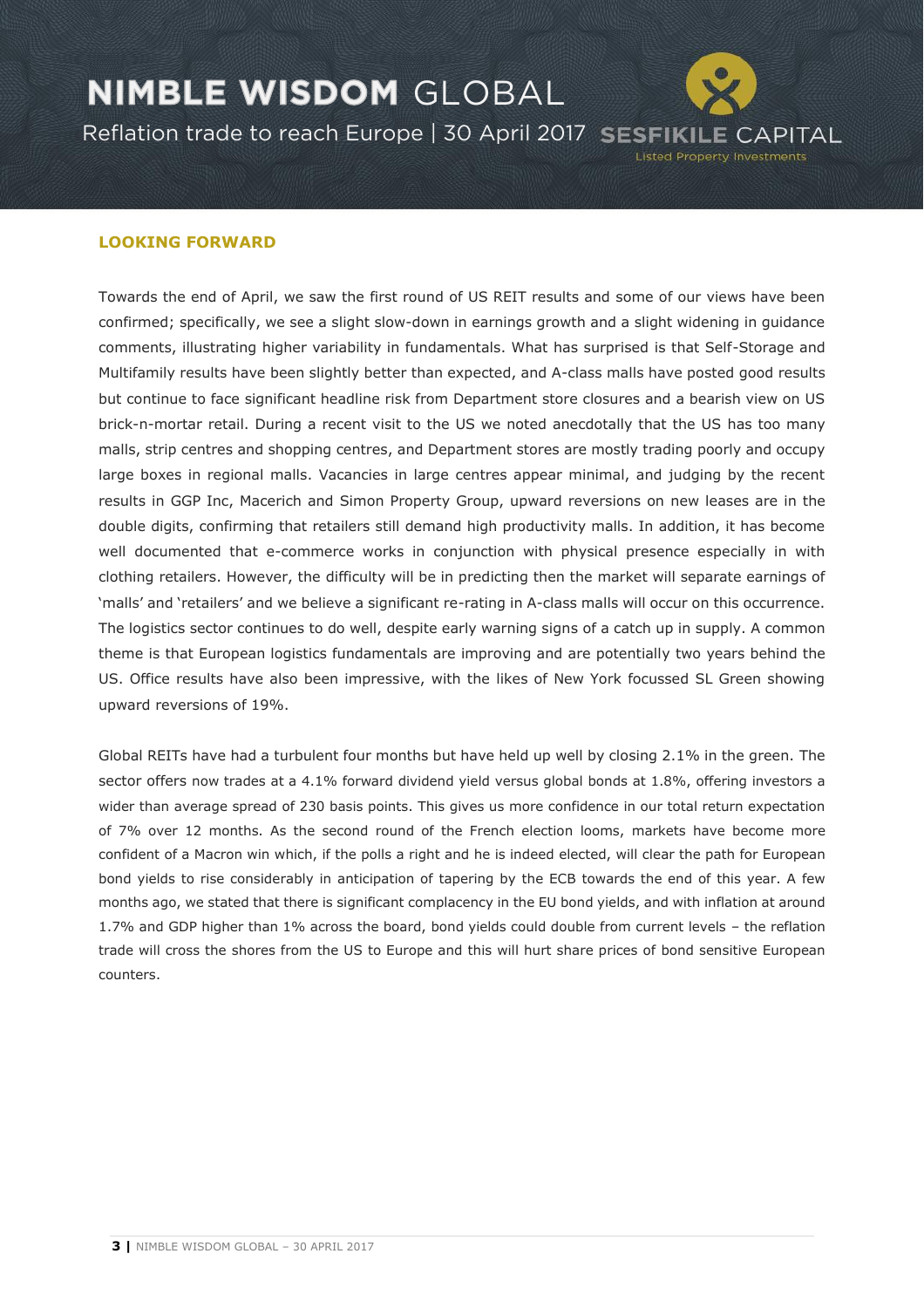Reflation trade to reach Europe | 30 April 2017 SESFIKILE CAPITAL

**Listed Property Investments** 

### **REIT results:**

| Company                        | <b>Results comment</b>                                                                                          |
|--------------------------------|-----------------------------------------------------------------------------------------------------------------|
| Alexandria Real<br>Estate      | ARE reported Q1 2017 FFO/share growth of 10.5% y/y to \$1.48 beating the market consensus by                    |
|                                | \$0.03. The company achieved SS NOI growth of 5.5% on a cash basis with occupancies down 1.8%                   |
|                                | $y/y$ to 95.5%. New and renewal leasing spreads were up 17.7% on a cash basis and 27.8% on a                    |
|                                | GAAP basis. ARE has \$1.25bn worth of properties in its future and under construction development               |
|                                | pipeline. Developments to be delivered by the end of 2017 are 78% pre-leased at an initial                      |
|                                | stabilised cash yield of 6.9% which will increase annualised NOI by \$79m - \$89m. Management                   |
|                                | raised its 2017 FFO/share as adjusted guidance by \$0.02 at the midpoint to \$5.97-6.07.                        |
|                                | Office REIT BXP reported Q1 FFO of \$1.48 (-9.2% y/y growth) missing the market estimate by                     |
|                                | \$0.02. Overall SS NOI was up 2.0% with office SS NOI up 2.6%. Occupancies decreased by 50bp                    |
|                                | $ y/y $ to 90.4%. Gross leasing spreads for second generation space were up 13.0% on a cash basis               |
|                                | Boston Properties with San Francisco/LA delivering +46%, however New York saw a decrease of 9%. Included in the |
|                                | \$2bn development pipeline, BXP finalized a 100 000ssf lease at Salesforce Tower, which brings the              |
|                                | project to 69% occupied. The low end of 2017 FFO guidance was increased by \$0.02 to \$6.15-                    |
|                                | $$6.23$ . SSNOI guidance was reduced by 50bps to $+1.0\%$ -3.0% from $+1.5\%$ -3.5%.                            |
| Duke Realty                    | Industrial REIT DRE's 2017 Q1 core FFO of \$0.32 beat market expectations by \$0.03. SS NOI grew                |
|                                | 5.2% driven by 3.8% growth in SS revenues and 0.4% in SS expenses. Industrial SSNOI was up                      |
|                                | 5.7% and Medical Office Buildings ('MOBs') up 3.2%. The overall occupancy rate improved by 2%                   |
|                                | $ y/y $ to 97.7. Renewal spreads were up 23.5%, higher than the 15.2% increase in Q4 2016. DRE                  |
|                                | has a \$875m development pipeline which is 73% pre-leased at an initial yield of 6.4%. At the                   |
|                                | beginning of May 2017 Duke completed its transition into a pure-play industrial REIT with the sale              |
|                                | of its MOB portfolio to Healthcare Trust of America (HTA) for \$2.8bn. Due to this sale, management             |
|                                | lowered its quidance to \$1.16-\$1.24 from \$1.24-\$1.30. The \$2.5bn of net cash proceeds will be              |
|                                | used to repay \$1.2bn of debt, fund \$0.5bn-\$1bn of developments/acquisitions, and pay a \$0.70-               |
|                                | \$2.00 per share special dividend in late 2017.                                                                 |
| <b>Essex Property</b><br>Trust | West Coast Residential REIT ESS reported 1Q Core FFO/share of \$2.94, which was \$0.06 above                    |
|                                | the consensus estimate of \$2.88. SSREV was up 5% with expenses remaining in line with guidance                 |
|                                | at 3.5% resulting in 5.6% SSNOI growth. Management raised guidance on operating metrics with                    |
|                                | SSREV expected to rise 3.7% from 3.35%. Essex also acquired its joint venture partner's 50%                     |
|                                | interest in Palm Valley for \$183 million. Palm Valley has 1 098 apartment homes within four                    |
|                                | communities on 37 acres and is located in San Jose, California. The company sold Jefferson at                   |
|                                | Hollywood for \$132.5 million. The community, which is located in Los Angeles contains 270                      |
|                                | apartment homes. Full year FFO guidance was raised to \$11.56-\$11.96 from \$11.48-\$11.88/share.               |
| <b>Education Realty</b>        | EDR reported core FFO/share of \$0.60 beating the market consensus by \$0.03. SS NOI declined                   |
|                                | 1.2% driven by a 0.9% increase in SS revenue and a 5.0% increase in SS expenses. The primary                    |
|                                | driver of the company's SS expense growth was a 16.4% increase in real estate taxes. Pre-leasing                |
|                                | for the 2017/2018 school year is at 78.1% (about 1.3% ahead of last year) with rate growth                      |
|                                | expected to be between 2.5% and 3.5%. The UK portfolio (15% of the total portfolio) is 96%                      |
|                                | applied for versus 108% last year at this time. Management reaffirmed 2017 core FFO per share                   |
|                                | guidance of \$1.90 to \$2.00.                                                                                   |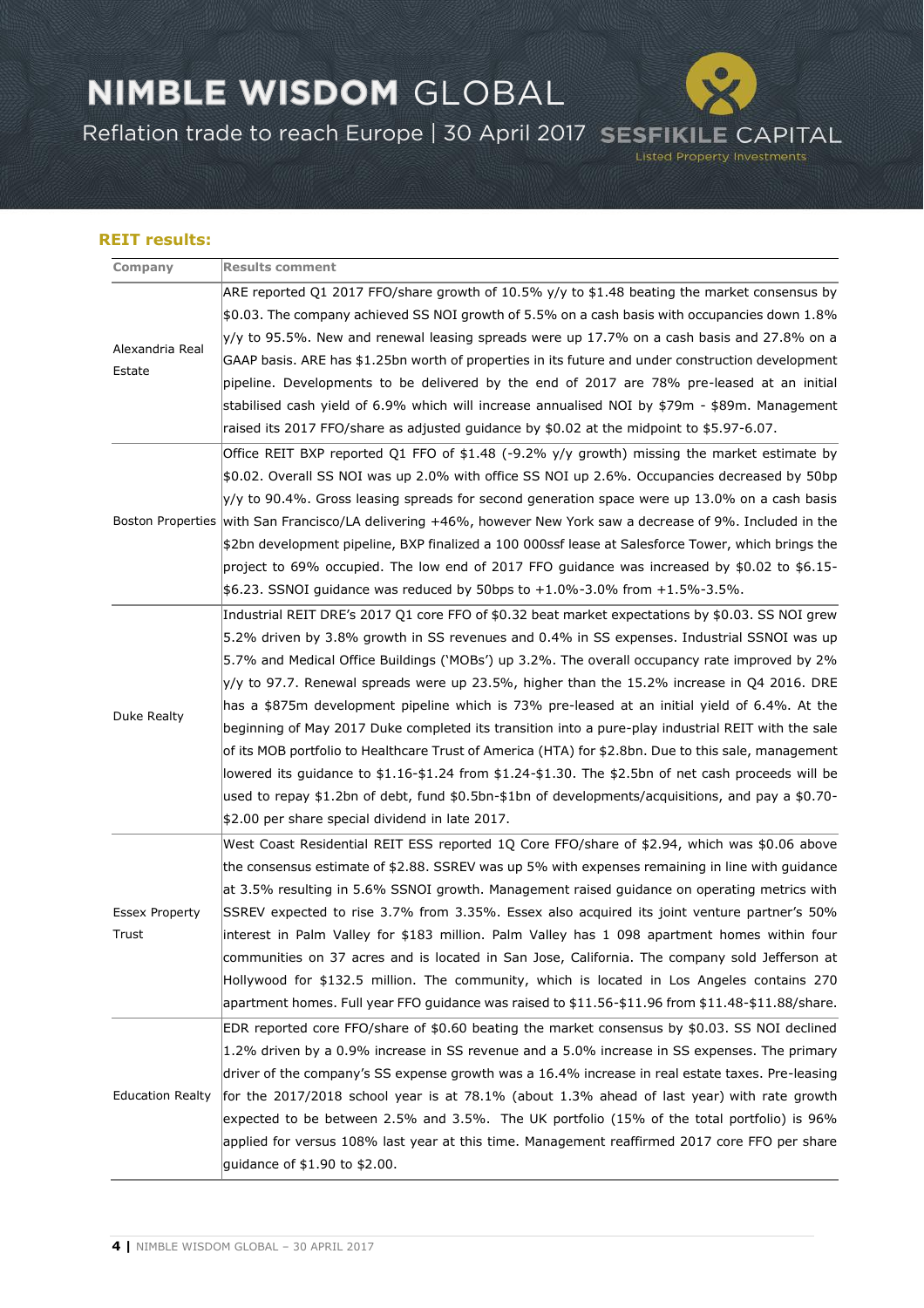Reflation trade to reach Europe | 30 April 2017 SESFIKILE CAPITAL

**Listed Property Investments** 

**Company Results comment** Equity Residential by a 2.6% increase in the average rental rate and occupancy was unchanged at 95.6%. Revenue EQR achieved normalized FFO for Q1 2017 of \$0.74 per share compared to \$0.76 per share in Q1 2016 in line with market expectations. SS NOI increased 2.1% driven by a 2.6% increase in SS revenues (in line) and a 3.9% increase in SS expenses (better than expected). Revenue was driven growth in NYC was positive at 0.3% y/y and San Francisco achieved 2.9% revenue growth in Q1 versus 3.6% in Q4. Management kept FY 2017 guidance unchanged with 2017 normalized FFO/share of \$3.05-\$3.15 and SS NOI growth of between 0.0% and 2.0%. GGP Inc. A-class Mall REIT GGP Inc delivered Q1 FFO/share at \$0.22 which was \$0.01 below consensus estimates but resulted in 16% dividend growth for the first quarter. SSNOI was slightly below mall peers at 2.9% (excluding apartments) q-o-q and 5.1% on a y-o-y basis. Vacancies remained flat at 3.9% across the portfolio. GGP bought back \$60m worth of stock at \$23.16/share but has limited capacity to buy back more due to relatively high gearing. Releasing spreads remained healthy at 10.5% with trading densities rising 0.6% to \$519/sq. foot and underlying tenant sales growing 1.8%. The development pipeline remains at \$1.3bn at yields between 6-10% and \$900m already under construction. GGP lowered the top end of guidance by 1 penny to \$2.60/share but the midpoint remains at \$2.58/share. Prologis Q1 2017 Core FFO increased 3.3% y/y to \$0.63 and was \$0.01 ahead of market consensus. Cash SS NOI grew by 7.1% with US operations up 8.0%. Occupancy increased by 50bps y/y to 96.6%. Releasing spreads grew 8.2% y/y on a cash basis and 19.6% on a GAAP basis (led by the U.S. at a record 29.2%). Tenant retention dropped by 10.3%  $y/y$  to 74.1% (and dropped 5.7% sequentially). The company has a total development pipeline of \$2.5B at PLD share (33% preleased) which is expected to yield approximately 6.5%. During the quarter, PLD sold \$485m at share at a 5.6% weighted average stabilized cap rate. Management increased FY 2017 core FFO guidance to \$2.72 to \$2.78 from \$2.60 to \$2.70 (\$0.10 increase at the midpoint). Management also increase PLDs share of net effective SS NOI to between 4.5% to 5.3% from 4.0% to 5.0%. Simon Property Group A-class Mall REIT Simon Property Group delivered first quarter FFO of \$2.74/share which was \$0.01 below consensus. Operating metrics were strong with SSNOI rising 3.8% and releasing spreads on new leases closing 13% higher with 20% of 2018 leasing already completed. Trading densities rose slightly and remained high at \$613/sq. foot. SPG's development pipeline remains significant at \$1.7 at an estimated yield of 8% with \$750m of that pipeline dedicated to Outlet Mall developments. Guidance was maintained at\$11.45-11.55/share with consensus estimates remaining above this as SPG is known for delivering above initial guidance. Realty Income Tripple Net REIT Realty Income reported Q1 2017 AFFO of \$0.76 (8.6% y/y growth) and \$0.01 ahead of market consensus. The company achieved SS rental growth of 1.6% and occupancies remained flat at 98.3%. Realty acquired \$371m worth of assets at a 6.1% initial average cash cap rate and raised \$792m via issuance at a weighted average price of \$61.77 per share. Management maintained its 2017 FFO guidance of \$3.00-\$3.06. Underlying assumptions were also unchanged including acquisition guidance of \$1bn and dispositions of between \$75-\$100m.